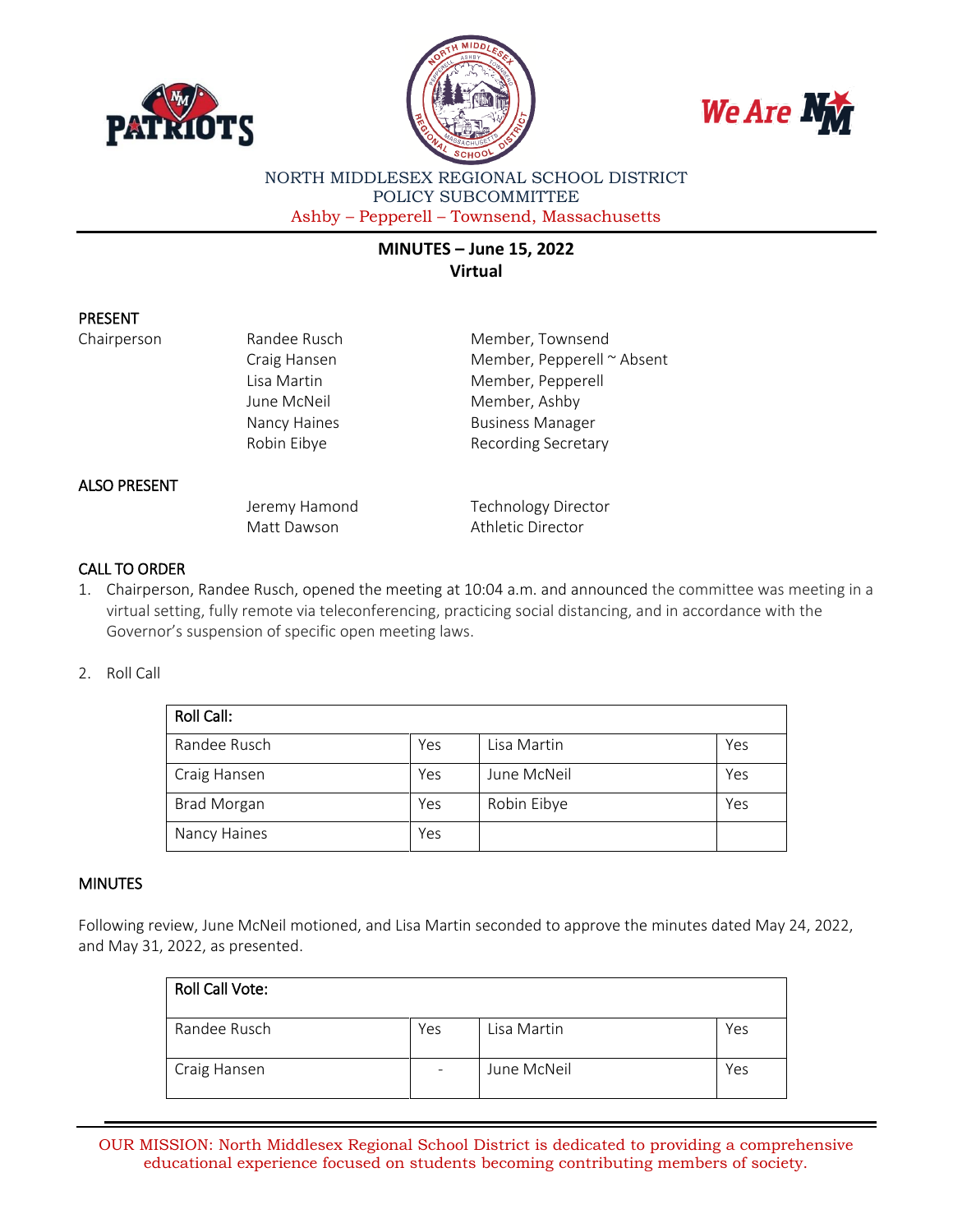## PUBLIC COMMUNICATIONS

o None

# OLD BUSINESS

- 1. KF-E1 School Facility Use Rental & Personnel Fee Schedule
- 2. KF School Facility Use Rental & Personnel Fee Schedule
- 3. KF-R1 School Facility Use Community Use of School Facilities

The committee reviewed the policies. The committee agreed to continue the discussion at the next meeting.

- 4. Regional Agreement
	- o The committee reviewed the Proposed Capital Apportionment working document, and a discussion ensued about apportionment.

The committee agreed to meet again on June 22, 2022, at 10:00 a.m.

#### ADJOURNMENT

Lisa Martin motioned, and June McNeil seconded to adjourn the meeting at 11:05 a.m.

| Roll Call Vote: |     |             |     |
|-----------------|-----|-------------|-----|
| Randee Rusch    | Yes | Lisa Martin | Yes |
| Craig Hansen    |     | June McNeil | Yes |

Vote: The motion unanimously passed. 3/0/0

#### *Documents Reviewed / Referred To:*

- o 2022 06-15 Policy Subcommittee Agenda
- o Minutes dated: May 24, 2022, and May 31, 2022
- o Regional Agreement
- o Regional Agreement Capital Cost Assessment Options
- o KF School Facility Use Rental & Personnel Fee Schedule
- o KF-E1 School Facility Use Rental & Personnel Fee Schedule
- o KF-R1 School Facility Use Community Use of School Facilities
- o Proposed Capital Apportionment Working Document

Respectfully submitted, Robin Eibye, Recording Secretary